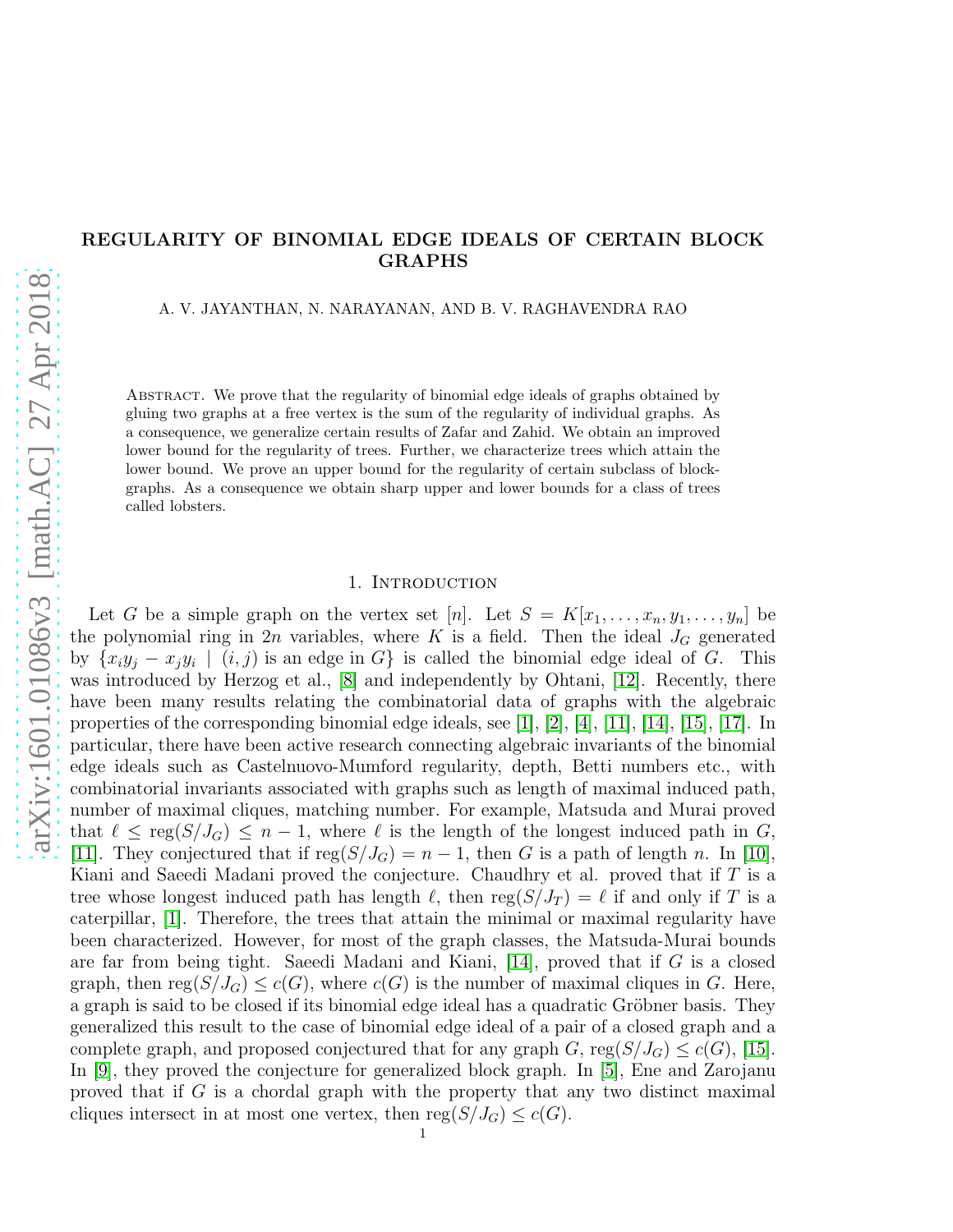Though the bound obtained for block graphs by Madani and Kiani is sharp, there are several subclasses of block graphs, including trees, where the upper bound is more than the actual regularity (for example, caterpillar, [\[1\]](#page-7-0)). In this article, we study the regularity of binomial edge ideals of certain classes of block graphs, and in particular trees.

In [\[13\]](#page-8-9), Rauf and Rinaldo studied binomial edge ideals of graphs obtained by gluing two graphs at free vertices. We extend their arguments to observe that the regularity of the binomial edge ideal of a graph obtained by gluing two graphs at free vertices is equal to the sum of the regularities the binomial edge ideals of the individual graphs, Theorem [3.1.](#page-2-0) As a consequence, we obtain precise expressions for the regularities of several classes of trees and block graphs, (Corollaries [3.2,](#page-2-1) [3.3](#page-3-0) and 3.4).

The lower bound for the regularity of a binomial edge ideal given by Matsuda and Murai, namely, the length of the longest induced path, [\[11\]](#page-8-2), is the best lower bound known as of now. By using inductive application of Theorem [3.1,](#page-2-0) we obtain a lower bound for the regularity of binomial edge ideals of trees in terms of the number of internal vertices, Theorem [4.1.](#page-3-1) We characterize trees which attain the lower bound in terms of presence of a specific tree as a subgraph, Theorem [4.2.](#page-4-0)

We then move on to study certain subclasses of block graphs and obtain improved upper bounds for their regularity, Theorems [4.4](#page-5-0) and [4.5.](#page-5-1) As a consequence we get an upper bound for the regularity of the binomial edge ideals of lobsters (see Section 2 for definition), Corollary [4.6.](#page-6-0) We also obtain a precise expression for the regularity of binomial edge ideals of a subclass of lobsters, called pure lobsters, in Corollary [4.3.](#page-5-2)

#### 2. Preliminaries

In this section, we set up the basic definitions and notation.

Let G be a finite simple graph. A vertex x of G is said to be a cut vertex if  $G \setminus \{x\}$ has strictly more connected components than  $G$ . A block of  $G$  is a maximal subgraph without a cut vertex. A graph G is a block graph if every block of G is a complete graph.

Let T be a tree and  $L(T) = \{v \in V(T) | \deg(v) = 1\}$  be the set of all leaves of T. We say that a tree T is a *caterpillar* if  $T \setminus L(T)$  is either empty or is a simple path. Similarly, a tree T is said to be a *lobster*, if  $T \setminus L(T)$  is a caterpillar, [\[6\]](#page-8-10). Observe that every caterpillar is also a lobster. A longest path in a lobster is called a spine of the lobster. Note that given any spine, every edge of a caterpillar is incident to it. With respect to a fixed spine  $P$ , the pendant edges incident with  $P$  are called *whiskers*. It can be seen that every non-leaf vertex u not incident on a fixed spine  $P$  of a lobster forms the center of a star  $(K_{1,m}, m \geq 2)$ . Each such star is said to be a *limb* with respect to P. More generally, given a vertex v on any simple path P, we can attach a star  $(K_{1,m}, m \geq 2)$  with center u by identifying exactly one of the leaves of the star with v. Such a star is called a limb attached to P.

Note that the limbs and whiskers depend on the spine. Whenever a spine is fixed, we will refer to them simply as limb and whisker.

## **Example 2.1.** Let  $G$  denote the given graph on 10 vertices: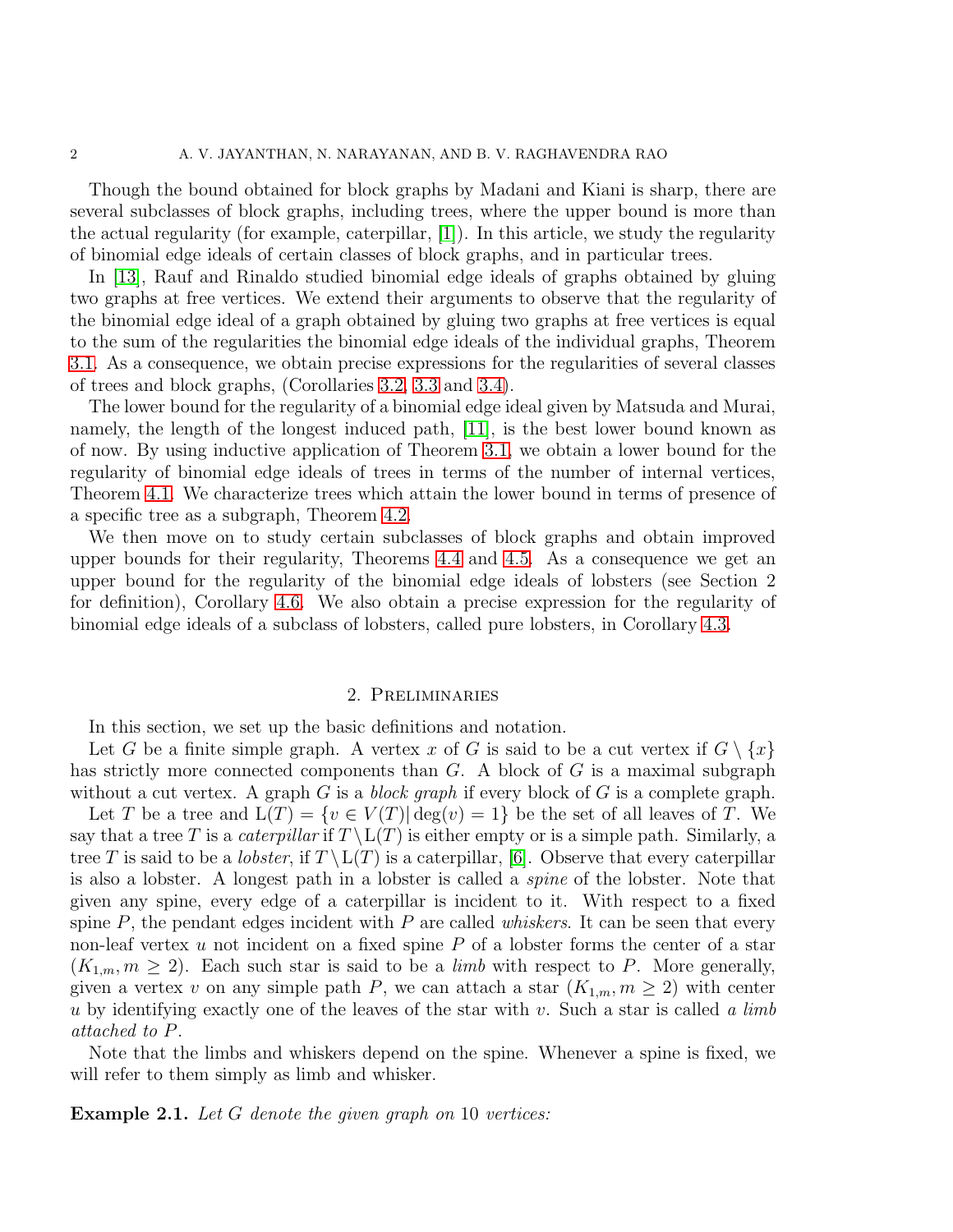

In this example, G has many longest induced paths. The path induced by the vertices  $\{0, 1, 2, 3, 4\}$ ,  $\{0, 1, 2, 6, 9\}$  are two such (there are more) paths. Let P denote the path induced by the vertices  $\{0, 1, 2, 3, 4\}$ . Then  $(1, 5)$  is a whisker with respect to P. Also the subgraph induced by the vertices  $\{2, 6, 7, 8, 9\}$  is a limb with respect to P. If we consider  $\{0, 1, 2, 6, 9\}$  as spine P, then  $\{(1, 5), (6, 7), (6, 8)\}\$  are whiskers with respect to P and the path induced by  $\{2,3,4\}$  is a limb.

We now describe the construction of a useful exact sequence introduced by Ene, Herzog and Hibi, [\[4\]](#page-7-2).

2.1. **Ene-Herzog-Hibi Process.** Let G be a block graph,  $\Delta(G)$  be the clique complex of G and  $F_1, \ldots, F_r$  be a leaf order on the facets of  $\Delta(G)$ . Assume that  $r > 1$ . Let  $v \in V(G)$  be the unique vertex in  $F_r$  such that  $F_r \cap F_j \subseteq \{v\}$  for all  $j < r$ . Let G' be the graph obtained by adding necessary edges to G so that  $N(v) \cup \{v\}$  is a clique. Let G'' be the graph induced on  $G \setminus \{v\}$  and H be the graph induced on  $G' \setminus \{v\}$ . Then there exists an exact sequence

<span id="page-2-2"></span>
$$
0 \to S/J_G \to S/J_{G'} \oplus S/J_{G''} \to S/J_H \to 0. \tag{1}
$$

We call  $G'$ ,  $G''$  and  $H$  to be the graphs obtained by applying EHH-process on  $G$  with respect to v. This exact sequence has been found extremely useful in inductive arguments in the study of homological properties of the binomial edge ideals.

### 3. Regularity via gluing

In this section, we describe the process of gluing and use it to obtain precise regularity expressions for certain classes of graphs. Let G be a graph and  $v$  be a cut vertex in  $G$ . Let  $G_1, \ldots, G_k$  be the components of  $G \setminus \{v\}$  and  $G'_i = G[V(G_i) \cup \{v\}]$ , the subgraph of G induced by  $V(G_i) \cup \{v\}$ . Then,  $G'_1, \ldots, G'_k$  is called the *split* of G at v and we say that G is obtained by gluing  $G_1, \ldots, G_k$  at v.

<span id="page-2-0"></span>**Theorem 3.1.** Let  $G_1$  and  $G_2$  be the split of a graph G at v. If v is a free vertex in both  $G_1$  and  $G_2$ , then

$$
reg(S/J_G) = reg(S/J_{G_1}) + reg(S/J_{G_2}).
$$

*Proof.* Let  $G_1$  and  $G_2$  be graphs on the vertices  $\{1, \ldots, n\}$  and  $\{n+1, \ldots, n+m\}$  respectively. Assume that n is a free vertex in  $G_1$  and  $n + m$  is a free vertex in  $G_2$ . Let G be the graph obtained by identifying vertices n and  $n + m$  in  $G_1 \cup G_2$ , i.e.,  $v = n = n + m$ . Let  $G' = G_1 \cup G_2$  and  $S' = K[x_1, \ldots, x_{n+m}, y_1, \ldots, y_{n+m}]$ . Then it can be easily seen that  $S/J_G \cong S'/(J_{G'} + (x_n - x_{n+m}, y_n - y_{n+m}))$ . From the proof of Theorem 2.7 in [\[13\]](#page-8-9), it follows that  $(x_n - x_{n+m}, y_n - y_{n+m})$  is a regular sequence on  $S'/J_{G'}$ . Hence the assertion follows.  $\Box$ 

As an immediate consequence, we have the following:

<span id="page-2-1"></span>**Corollary 3.2.** Let  $G = G_1 \cup \cdots \cup G_k$  be such that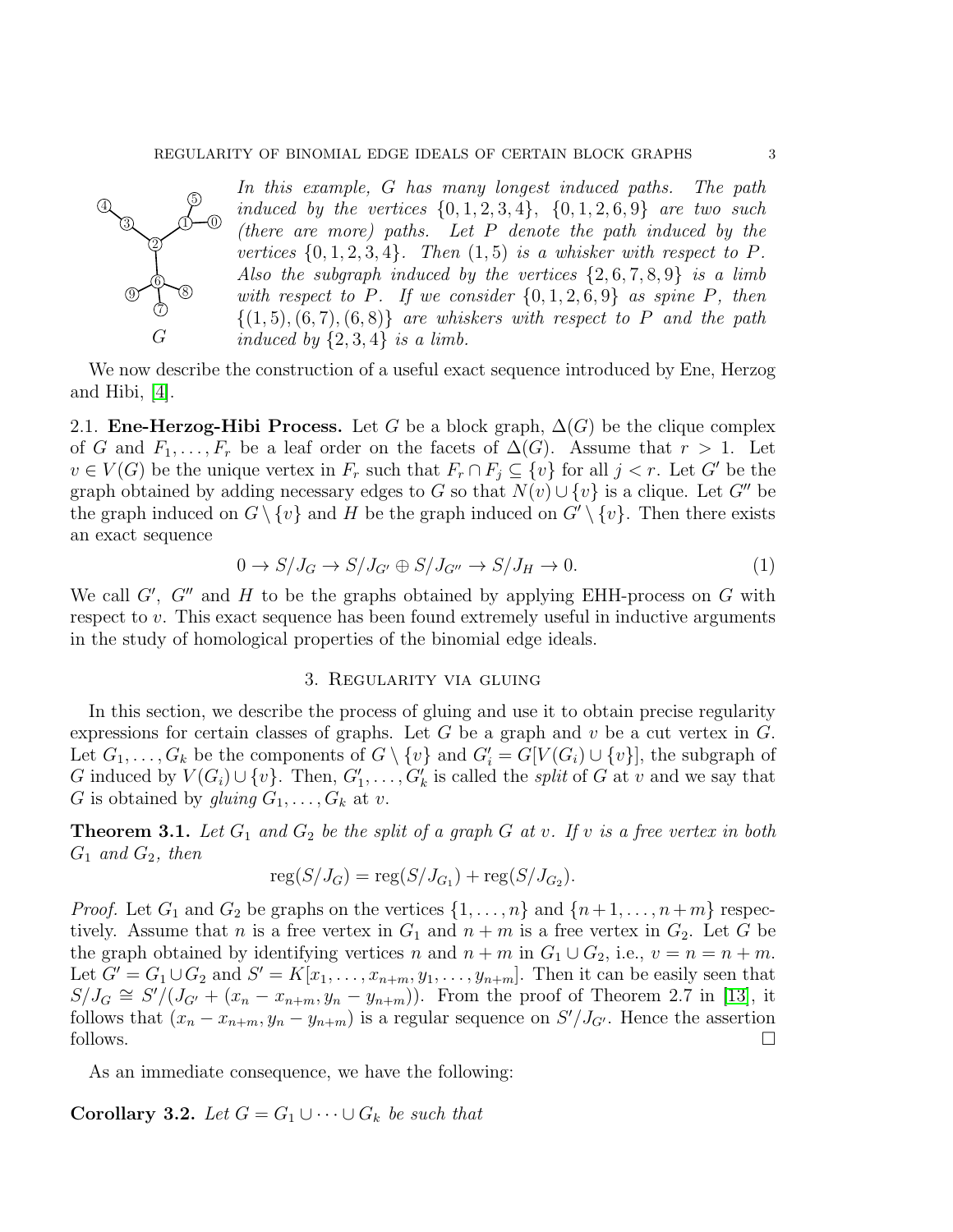- (1) for  $i \neq j$ , if  $G_i \cap G_j \neq \emptyset$ , then  $G_i \cap G_j = \{v_{ij}\}\$ , for some vertex  $v_{ij}$  which is a free vertex in  $G_i$  as well as  $G_j$ ;
- (2) for distinct i, j, k,  $G_i \cap G_j \cap G_k = \emptyset$ .

Then reg  $S/J_G = \sum_{i=1}^k \text{reg } S/J_{G_i}.$ 

Recall that for a (generalized) block graph G, reg  $S/J_G \leq c(G)$ , [\[9\]](#page-8-7). We obtain a subclass of block graphs which attain this bound.

<span id="page-3-0"></span>Corollary 3.3. If G is a block graph such that no vertex is contained in more than two maximal cliques, then reg  $S/J_G = c(G)$ .

*Proof.* We use induction on  $c(G)$ . If  $c(G) = 1$ , then G is a complete graph and hence reg  $S/J_G = 1$ . Now assume that  $c(G) > 1$ . Consider any cut vertex v of G. Let  $G_1$  and  $G_2$  be the split of G at  $\{v\}$ . Then,  $c(G) = c(G_1) + c(G_2)$ . Now the result follows from Corollary [3.2](#page-2-1) and induction hypothesis.

In [\[17\]](#page-8-5), Zafar and Zahid considered special classes of graphs called  $\mathcal{G}_3$  and  $\mathcal{T}_3$  and obtained the regularities of the corresponding binomial edge ideals. We generalize their results:

- **Corollary 3.4.** (1) Let  $P_1, \ldots, P_s$  be paths of lengths  $r_1, \ldots, r_s$  respectively. Let G be the graph obtained by identifying a leaf of  $P_i$  with the *i*-th vertex of the complete graph  $K_s$ . Then  $\text{reg}(S/J_G) = 1 + \sum_{i=1}^s r_i$ .
	- (2) Let  $P_1, \ldots, P_k$  be paths of lengths  $r_1, \ldots, r_k$  respectively. Let G be the graph obtained by identifying a leaf of  $P_i$  with the *i*-th leaf of the star  $K_{1,k}$ . Then,  $\text{reg}(S/J_G) = 2 + \sum_{i=1}^{k} r_i.$

*Proof.* Both the assertions follow from Theorem [3.1.](#page-2-0)  $\Box$ 

### 4. Regularity of Block Graphs

In this section, we study the regularity of binomial edge ideals of certain block graphs, and in particular trees. We first obtain a lower bound for the regularity. We then consider a class of graphs, called lobsters, which are a generalization of caterpillars. We generalize a result of Chaudhry et al. to obtain sharp upper bounds for the regularity of binomial edge ideals of lobsters. It was shown by Matsuda and Murai, [\[11,](#page-8-2) Corollary 2.3], that for any graph G, reg $(S/J_G) \geq \ell$ , where  $\ell$  is the length of the longest induced path in G. Below we prove a much improved lower bound, for the class of trees.

For a tree T, let  $\text{iv}(T) := \#\{\text{internal vertices of } T\}$ . Given a tree T, it is easy to see that one can construct T from the trivial graph by adding vertices  $v_i$  to  $T_{i-1}$  at step i to get  $T_i$  so that  $v_i$  is a leaf in the tree  $T_i$ . Any such ordering of vertices is called a *leaf* ordering.

# <span id="page-3-1"></span>**Theorem 4.1.** For a tree T,  $reg(S/J_T) \geq iv(T) + 1$ .

*Proof.* Let  $v_1, \ldots, v_r$  be a leaf ordering of the vertices of G, and let  $G_i$  be the subgraph of G induced by  $v_1, \ldots, v_i$ . Let  $m_i$  denote the number of internal vertices of  $G_i$ . We argue by induction on *i*. If  $i = 2$ , then  $G_2$  is an edge and hence  $reg(S/J_{G_2}) = 1$ . Therefore,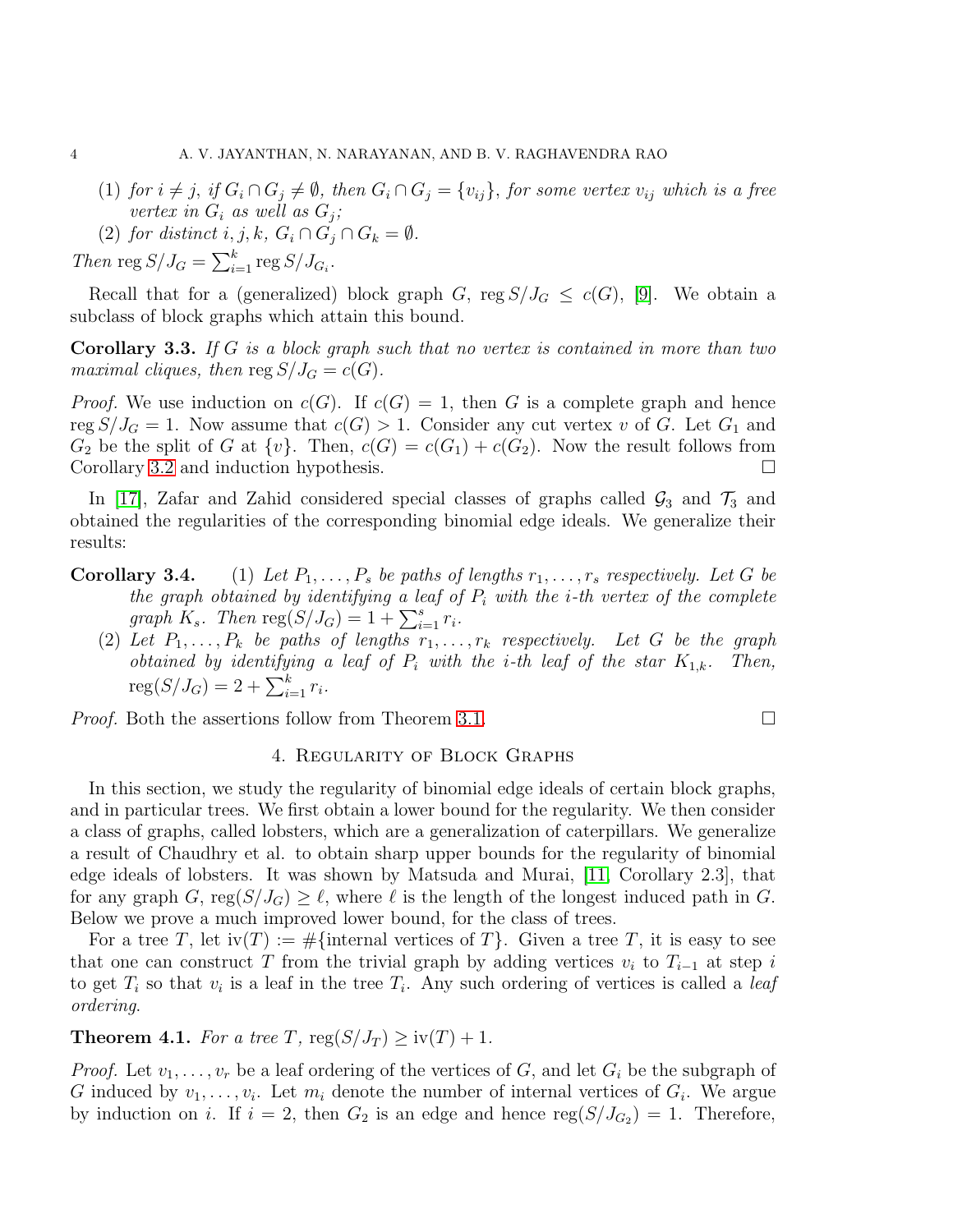the result holds. Assume the result for  $G_i$ . Then  $G_{i+1}$  is obtained by adding a leaf  $v_{i+1}$ to some vertex v of  $G_i$ . If v is a leaf in  $G_i$ , then v is a free vertex in  $G_i$ , and hence by Theorem [3.1,](#page-2-0)  $reg(S/J_{G_{i+1}}) = reg(S/J_{G_i}) + 1$ . Further, v becomes a new internal vertex in  $G_{i+1}$ , i.e.,  $m_{i+1} = m_i + 1$ , and therefore the result holds. If v is an internal vertex in  $G_i$ , then  $m_{i+1} = m_i$  and since  $G_i$  is an induced subgraph of  $G_{i+1}$ , reg $(S/J_{G_{i+1}}) \ge$  $\operatorname{reg}(S/J_{G_i}) \geq m_i + 1 = m_{i+1} + 1$  as required.



Let  $T$  be the tree given on the left. It follows from [\[1,](#page-7-0) Theorem 4.1] and Theorem [3.1](#page-2-0) that  $reg(S/J_T) = 26 = iv(T)+1$ , while the longest path of T has length 15.

It is interesting to note that the graph  $\mathcal{J}$ , which we call *Jewel*, is the smallest tree for which  $reg(S/J_{\mathcal{J}}) > iv(\mathcal{J}) + 1$ . In fact, we can make the gap between the regularity and the number of internal vertices arbitrarily large by attaching edge disjoint copies of Jewel to leaves of any arbitrary tree. For example, Figure [3,](#page-7-3) which is two copies of the jewel superimposed together, has regularity 12, much larger than the number of internal vertices which is 7.  $\mathcal{J}$ : Jewel





We now characterize trees which attain the minimal regularity.

<span id="page-4-0"></span>**Theorem 4.2.** A tree T contains Jewel as a subgraph if and only if  $\text{reg}(S/J_T) \geq \text{iv}(T) + 2$ .

*Proof.* Suppose T is a tree on [n] containing *Jewel*,  $\mathcal{J}$ , as a subgraph. Note that there is a leaf ordering  $v_1, \ldots, v_n$  such that  $V(\mathcal{J}) = \{v_1, \ldots, v_{10}\}.$  Recall that  $reg(S/J_{\mathcal{J}})$  $6 = \text{iv}(\mathcal{J}) + 2$ . Let  $G_i$  denote the subgraph of T on the vetex set  $\{v_1, \ldots, v_i\}, i \geq 10$ . For each  $i \geq 10$ ,  $reg(S/J_{G_{i+1}}) = reg(S/J_{G_i}) + 1$  if the neighbor of  $v_{i+1}$  is a leaf in  $G_i$ and  $\text{reg}(S/J_{G_{i+1}}) \geq \text{reg}(S/J_{G_i})$  otherwise. Note also that the neighbor of  $v_{i+1}$  is a leaf in  $G_i$  if and only if  $iv(G_{i+1}) = iv(G_i) + 1$ . Since  $reg(S/J_{G_{10}}) = iv(G_{10}) + 2$ , we get that  $reg(S/J_{G_i}) \geq iv(G_i) + 2$  for all  $i \geq 10$ . Hence the assertion follows.

Conversely, suppose  $reg(S/J_T) \geq iv(T) + 2$ . First assume that T does not have a vertex of degree 2. If T is a caterpillar, then by [\[1\]](#page-7-0),  $reg(S/J_T) = iv(T) + 1$ . Therefore, T is not a caterpillar. Then it contains the Y graph  $(K_{1,3}$  attached with a leaf at each of its leaf vertices) as a subgraph [\[16,](#page-8-11) Theorem 2.2.19]. Since T does not have vertices of degree 2, each degree 2 vertex in the Y graph must have one more neighbour in  $T$ , which induces a Jewel in T.

Now assume that  $T$  contains a vertex of degree 2. Let  $T'$  be a minimal (with respect to the number of vertices) subgraph of T so that  $reg(S/J_{T'}) \geq iv(T') + 2$ . If T' has no vertex of degree 2, then  $T'$  contains a jewel. Suppose  $T'$  contains degree 2 vertex, say v. Let  $T_1$  and  $T_2$  be the split of T' at  $\{v\}$ . Note that  $iv(T') = iv(T_1) + iv(T_2) + 1$ . By Theorem [3.1,](#page-2-0)  $reg(S/J_{T'}) = reg(S/J_{T_1}) + reg(S/J_{T_2}) \geq iv(T_1) + iv(T_2) + 3$ . Hence there exists  $i \in \{1,2\}$  such that  $reg(S/J_{T_i}) \geq iv(T_i) + 2$ . Since  $T_i$  is a subgraph of T', this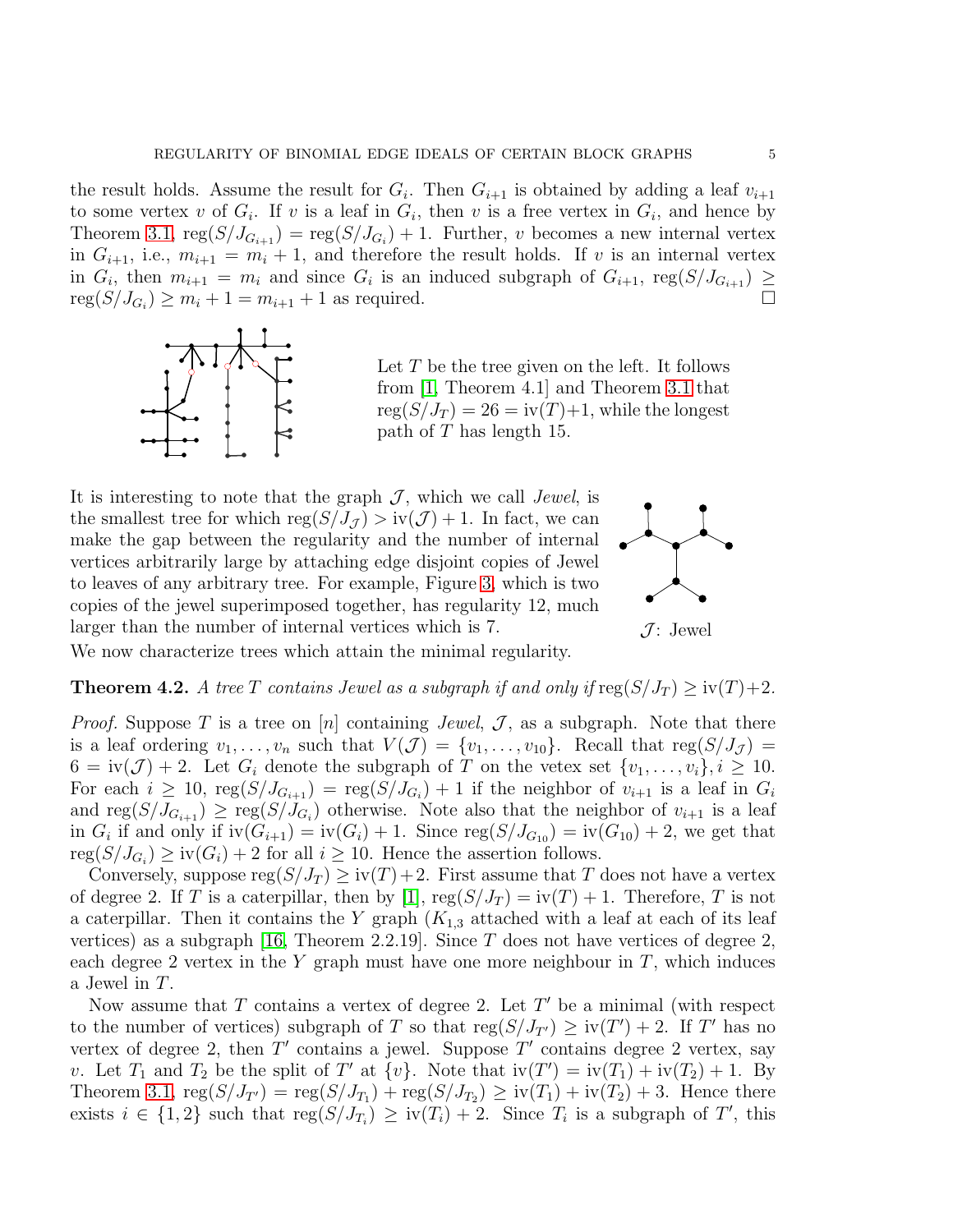contradicts the minimality of  $T'$ . Hence  $T'$  does not contain a degree 2 vertex. Therefore,  $T'$ , and thus T contains a jewel.

Below, we obtain a class of trees which attain the lower bound. For a lobster, a limb of the form  $K_{1,2}$  is called a *pure limb*. A lobster with only pure limbs and no whiskers is called a pure lobster.

<span id="page-5-2"></span>Corollary 4.3. If G is a pure lobster with spine length  $\ell$  and  $t$  pure limbs attached to the spine, then  $\text{reg}(S/J_G) = \ell + t$ .

Proof. Since in a pure lobster, only vertices that have degree 3 or more are in the spine, it can not contain the Jewel graph as a subgraph. Therefore by Theorem [4.1](#page-3-1) and Theorem [4.2,](#page-4-0) we have  $reg(S/J_G) = iv(G) + 1 = \ell + t$ .

In Theorem [3.1,](#page-2-0) it was shown that the regularity of the graph obtained by gluing two graphs at a free vertex is sum of the regularities of these two graphs. Naturally, one tends to ask what happens to the regularity if we glue more graphs at a free vertex. We partially answer this question in the next theorem. Let  $\mathcal{G}(m,n,w)$  be the family of graphs obtained by identifying a free vertex each of  $K_{1,r_1}, \ldots, K_{1,r_m}$ , where  $r_i \geq 3$ , *n* cliques on at least three vertices and w whiskers.



 $G \in \mathcal{G}(2,2,1)$ 

<span id="page-5-0"></span>**Theorem 4.4.** If  $G \in \mathcal{G}(m, n, w)$ ,  $n \geq 2$ , then  $reg(S/J_G) = n + 2m$ .

*Proof.* We prove by induction on m. Let  $m = 0$ . If  $w = 0$ , then the result follows from Kiani-Madani. Suppose  $w \geq 1$ . Let v denote the vertex which is common to all the cliques and whiskers. Let G' be the clique on  $V(G)$ , G'' be the graph induced on  $V(G) \setminus \{v\}$  and H be the graph  $G' \setminus \{v\}$ . Then  $reg(S/J_{G'}) = reg(S/J_H) = 1$ . Since  $G''$  is a collection of n disjoint cliques and w isolated vertices,  $reg(S/J_{G''}) = n$ . Therefore, the assertion follows from the exact sequence:

<span id="page-5-3"></span>
$$
0 \to S/J_G \to S/J_{G'} \oplus S/J_{G''} \to S/J_H \to 0. \tag{2}
$$

Now assume that  $m > 1$ . Let  $\{u\}$  be a leaf vertex in G and  $\{u, v\} \in E(G)$ . Let G' be the graph obtained by adding necessary edges to G so that  $N[v]$  is a clique. Let  $G''$  be the induced subgraph of G on  $V(G) \setminus \{v\}$ . Let H be the induced subgraph of G' on  $V(G') \setminus \{v\}$ . Therefore, we have the exact sequence [\(2\)](#page-5-3). Note that  $G', H \in \mathcal{G}(m-1, n+1, w)$  and  $G'' \in \mathcal{G}(m-1,n,w)$ . Therefore, by induction hypothesis reg $(S/J_{G'}) = \text{reg}(S/J_H)$  $n + 2m - 1$  and reg( $S/J_{G''}$ ) =  $n + 2m - 2$ . Therefore, from the short exact sequence, we get reg $(S/J_G) \leq n+2m$ . Note that G contains n vertex disjoint edges and m vertex disjoint paths length 2 as an induced subgraph. Therefore,  $reg(S/J_G) \geq n + 2m$ .

We now consider another subclass of block graphs and obtain an improved upper bound on the regularity of binomial edge ideals of those graphs.

<span id="page-5-1"></span>**Theorem 4.5.** Let G be the union  $P \cup C_1 \cup \cdots \cup C_r \cup L_1 \cup \cdots \cup L_t \cup e_1 \cup \cdots \cup e_w$ where P is a longest induced path on the vertices  $\{v_0, \ldots, v_\ell\}$ ,  $C_1, \ldots, C_r$  are maximal cliques on at least three vertices,  $L_1, \ldots, L_t$  be limbs and  $e_1, \ldots, e_w$  are whiskers such that  $e_i \cap \{v_0, v_\ell\} = \emptyset$  and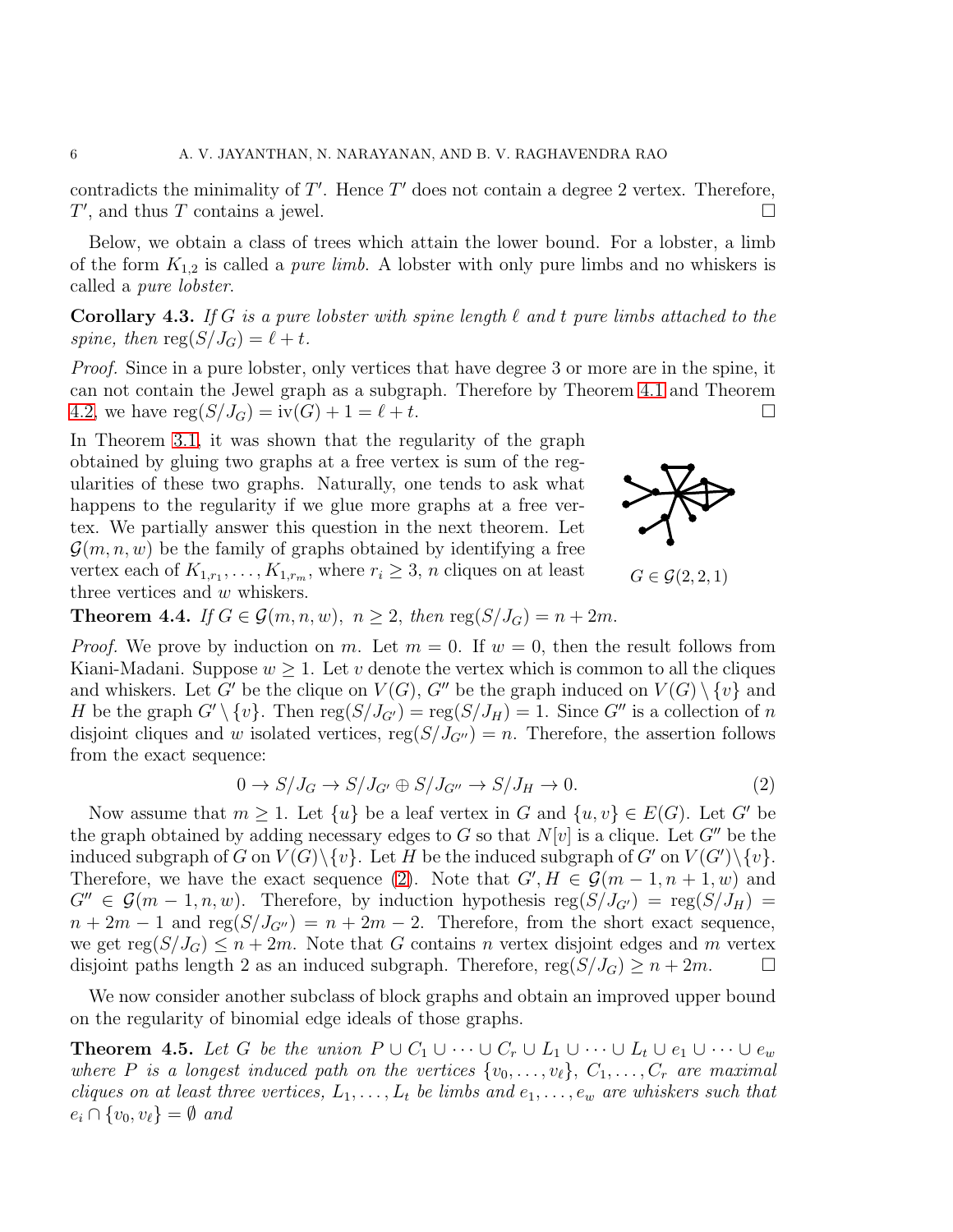(1) For all  $A, B \in \{C_1, \ldots, C_r, L_1, \ldots, L_t, e_1, \ldots, e_w\}$  with  $A \neq B$ , (a)  $A \cap B \subset P$  and  $|A \cap B| \leq 1$ ; (b)  $|A \cap P| = 1$ .

Then reg $(S/J_G) \leq \ell + 2t + r$ .

Proof. Without loss of generality, we assume that there are no degree 2 vertices in  $\{v_0, \ldots, v_\ell\}$ . Further, we may assume that there is a clique, say  $C_i$ , such that  $C_i \cap P = \{v_\ell\}$ . If not, then  $v_{\ell}$  is a leaf in G. Attach a clique C' to  $\{v_{\ell}\}\$ , to get a graph  $G_1$  having  $reg(S/J_{G_1}) = reg(S/J_G) + 1$  (by gluing theorem).

We prove the assertion by induction on t. Let  $t = 0$ . We argue this case by induction on  $\ell$ . Suppose  $\ell = 0$ . Since  $e_i \cap \{v_0, v_\ell\} = \emptyset$ ,  $w = 0$ . Hence  $G \in \mathcal{G}(0, r, 0)$ . Hence the result follows from Theorem [4.4.](#page-5-0)

Let  $\ell = 1$ . Suppose  $v_0 \in C_1$ . Let G', G'' and H be the graphs obtained by applying EHH-process on G with respect to  $v_0$ . Then G'' is a block graph with exactly r-cliques,  $G'$  and  $H$  are block graphs with at most r-cliques. Therefore, it follows from the exact sequence [\(1\)](#page-2-2) and [\[9,](#page-8-7) Theorem 3.5] that

 $\text{reg}(S/J_G) \leq \max\{\text{reg}(S/J_{G'}), \text{reg}(S/J_{G''}), \text{reg}(S/J_H) + 1\} \leq r + 1.$ 

Now, suppose  $\ell \geq 2$ . Without loss of generality, assume that  $C_1 \cap \{v_{\ell-1}, v_{\ell}\} \neq \emptyset$ . Let  $G'$ ,  $G''$  and  $H$  be the graphs obtained by applying EHH-process on  $G$  with respect to  $v_{\ell-1}$ . Then G' is the union of path P' of length at most  $\ell-1$  containing  $\{v_0, \ldots, v_{\ell-2}\}$ and cliques,  $\{C'_1, C_2, \ldots, C_r\}$  and a subset of whiskers  $\{e_1, \ldots, e_w\}$ . Hence by induction,  $\text{reg}(S/J_{G'}) \leq \ell - 1 + r$ . Similarly  $\text{reg}(S/J_H) \leq \ell - 1 + r$  and  $\text{reg}(S/J_{G''}) \leq \ell - 1 + r$ . Therefore, it follows from the exact sequence [\(1\)](#page-2-2) that  $reg(S/J_G) \leq \ell + r$ .

Let us assume that  $t \geq 1$ . Since there are no degree 2 vertices in G, each limb  $L_i = K_{1,\mu_i}$ for some  $\mu_i \geq 3$ . Consider the limb  $L_t$ . Suppose  $L_t \cap P = \{v\}$  and  $N_{L_t}(v) = \{u\}$ . Let  $G'$ ,  $G''$  and  $H$  be the graphs obtained by applying EHH-process on  $G$  with respect to  $u$ . Then G' and H both have spines of length  $\ell$ ,  $r+1$  cliques,  $t-1$  limbs and w whiskers. Also,  $G''$  has spine of length  $\ell$ , r cliques,  $t-1$  limbs and w whiskers. Therefore, by induction,  $reg(S/J_{G'})$ ,  $reg(S/J_H) \leq \ell + (r+1) + 2(t-1)$ , and  $reg(S/J_{G''}) \leq \ell + r + 2(t-1)$ . Hence, from the exact sequence [\(1\)](#page-2-2), it follows that  $reg(S/J_G) \leq \ell + (r+1) + 2(t-1) + 1 = \ell + r + 2t$ as required.  $\Box$ 

Note that the graphs G considered in Theorem [4.5](#page-5-1) are block graphs, and hence by Theorem 3.5 of [\[9\]](#page-8-7), one has  $reg(S/J_G) \leq c(G)$ , where  $c(G)$  is the number of cliques in G. In the case where the  $L_i = K_{1,r_i}$  for  $r_i \geq 3$  and  $w > 0$ , the bound given above is much smaller to the Madani-Kiani bound.

As a consequence of the above theorem, we generalize a result of Chaudhry et al. to obtain an upper bound on the regularity of lobster graphs.

<span id="page-6-0"></span>**Corollary 4.6.** If G is a lobster with spine P of length  $\ell$  and  $t$  limbs P, then  $\text{reg}(S/J_G) \leq$  $\ell+2t$ .

*Proof.* Take  $r = 0$  in Theorem [4.5.](#page-5-1)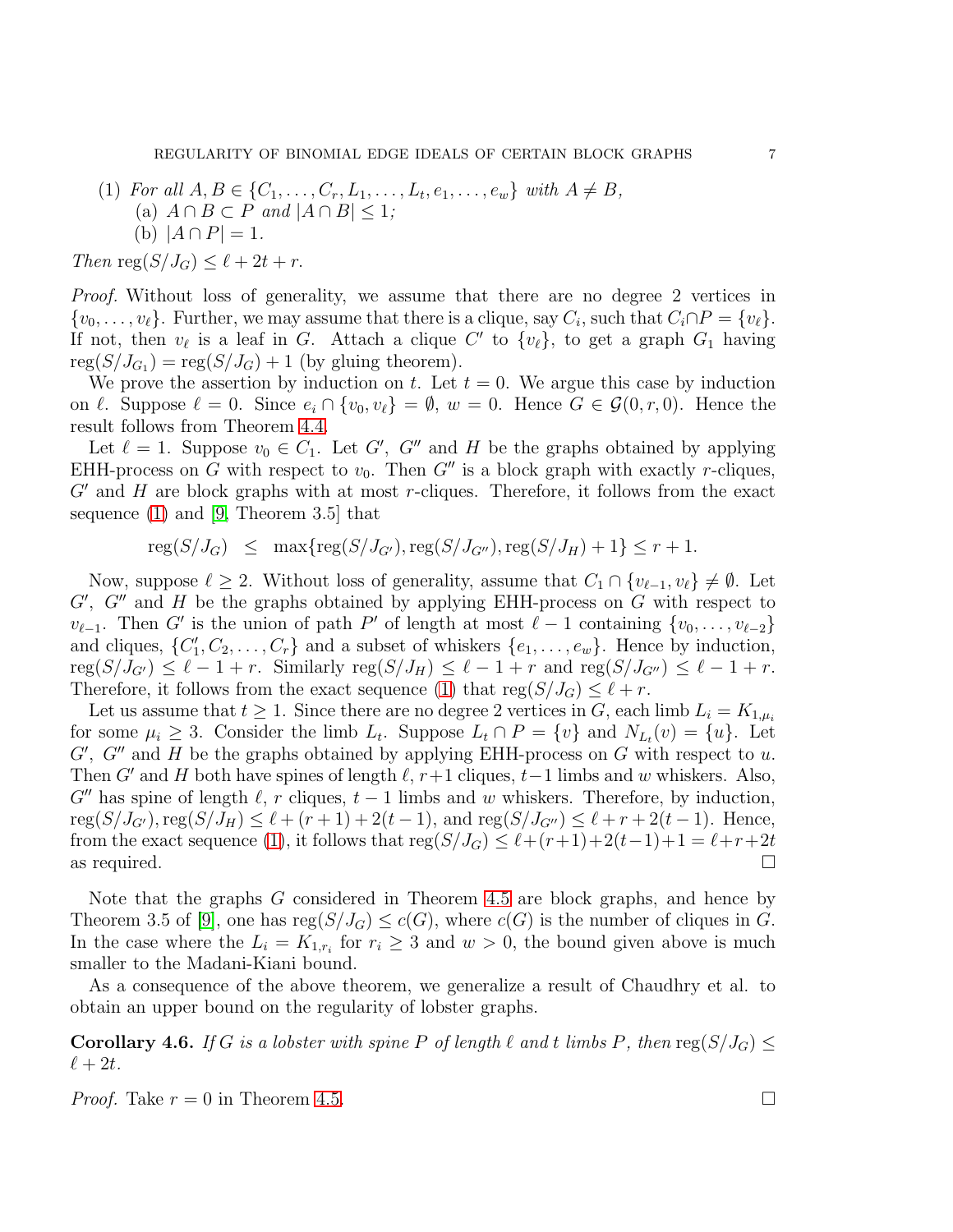<span id="page-7-3"></span>Example 4.7. This is an example of a lobster which attains the upper bound given in Theorem [4.6.](#page-6-0)



This graph G has many different longest induced paths. Fixing any one of them, one can see that G has spine length  $\ell = 4, t = 4$ limbs attached to the spine and 2 whiskers. It can be shown that

$$
reg(S/J_G) = 12 = \ell + 2t.
$$

FIGURE 3. G

**Corollary 4.8.** Let G be a lobster with spine P of length  $\ell$ , t limbs and r whiskers. Then  $\ell + t \leq \text{reg}(S/J_G) \leq \ell + 2t.$ 

*Proof.* The upper bound is proved in Corollary [4.6.](#page-6-0) To prove the lower bound, note that G has a subgraph  $G'$  with spine P, t pure limbs and without any whiskers as an induced subgraph. By Corollary [4.3,](#page-5-2)  $reg(S/J_{G'}) = \ell + t$  as required.

From Theorem [4.2,](#page-4-0) it is clear that the presence of Jewel graph as a subgraph plays crucial role in determining the regularity of a tree. It can be seen that  $reg(S/J_T) \geq$  $iv(T) + j$ , where T contains j vertex disjoint copies of the Jewel graph. We believe that understanding the regularity behaviour of collection of Jewels that share vertices and/or edges can lead to a precise estimation of regularity of trees.

Recently, Herzog and Rinaldo has generalized Theorem [4.1](#page-3-1) to certain block graphs.

Acknowledgment: We thank Nathann Cohen for setting up SAGE and giving us initial lessons in programming. We have extensively used computer algebra software SAGE, [\[3\]](#page-7-4), and Macaulay2, [\[7\]](#page-8-12), for our computations. Thanks are also due to Jinu Mary Jameson who provided us with a lot of computational materials. This research is partly funded by I.C.S.R. Exploratory Project Grant, MAT/1415/831/RFER/AVJA, of I.I.T. Madras and Extra Mural Research project by Sciences and Engineering Research Board, Government of India Grant, EMR/2016/001883. We would also like to thank the anonymous referee for a meticulous reading and making several suggestions which improved the exposition.

#### **REFERENCES**

- <span id="page-7-0"></span>[1] Faryal Chaudhry, Ahmet Dokuyucu, and Rida Irfan. On the binomial edge ideals of block graphs. An. Stiint. Univ. "Ovidius" Constanta Ser. Mat., 2015. To Appear.
- <span id="page-7-1"></span>[2] Marilena Crupi and Giancarlo Rinaldo. Binomial edge ideals with quadratic Gröbner bases. *Electron*. J. Combin., 18(1):Paper 211, 13, 2011.
- <span id="page-7-4"></span><span id="page-7-2"></span>[3] The Sage Developers. Sage Mathematics Software (Version 6.9), 2015. http://www.sagemath.org.
- [4] Viviana Ene, Jürgen Herzog, and Takayuki Hibi. Cohen-Macaulay binomial edge ideals. Nagoya Math. J., 204:57–68, 2011.